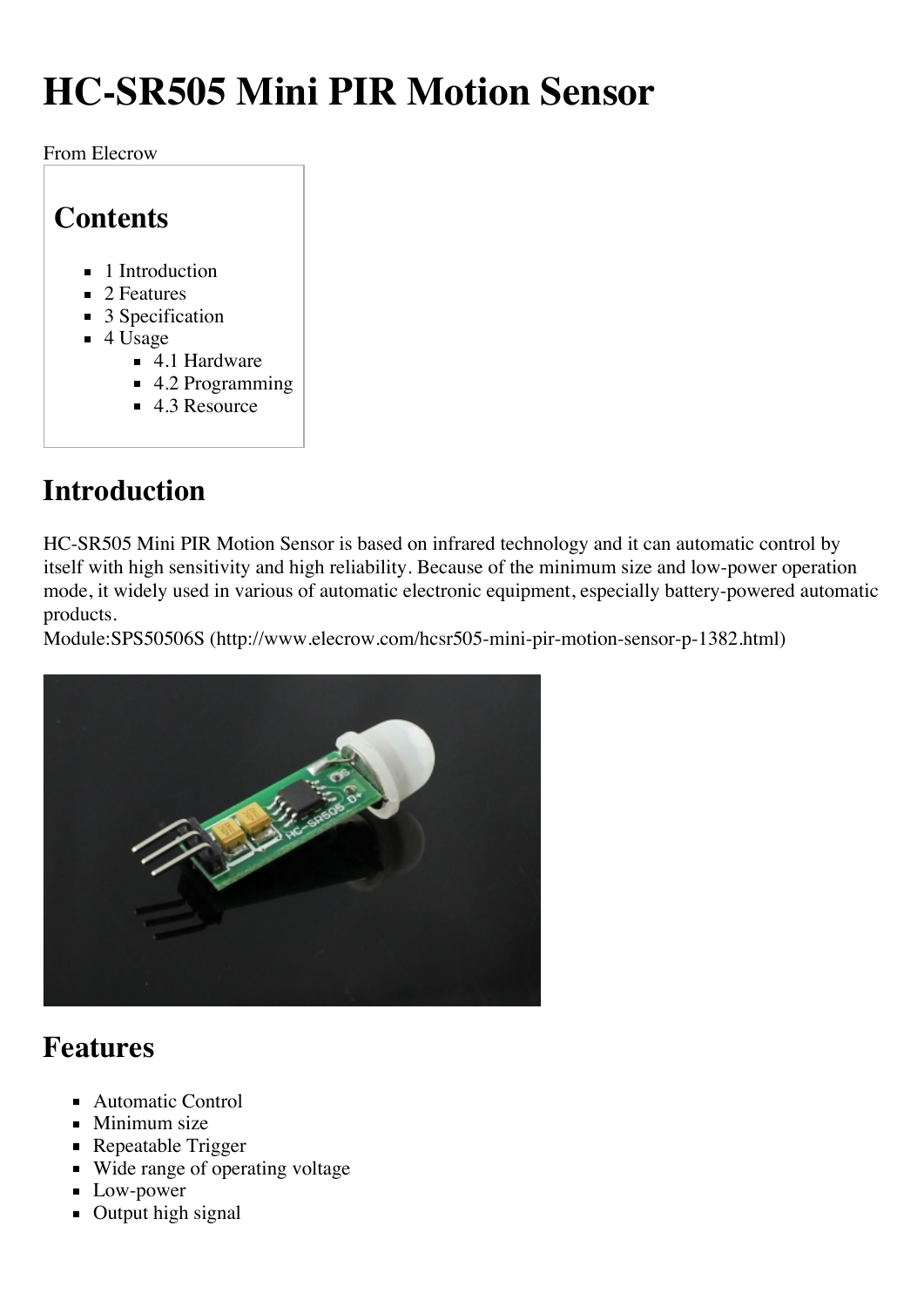### **Specification**

- Operating voltage range: DC4.5-20V
- Quiescent Current: <60uA
- Trigger: reusable trigger (default)
- Delay Time: The default  $8S + -30\%$
- Board Dimensions:  $10 * 23$ mm
- Induction angle: <100 degrees cone angle
- Sensing distance: 3 meters
- Working temperature: -20 to +80 degrees
- Sensor Lens Dimensions: Diameter: 10mm

### **Usage**

#### **Hardware**

Connect the PIR Motion Sensor to your Arduino/Crowduino power supply pin and digital pins. You can can connect the "s" terminal to any of your arduino Pins,like the "D6" as belows:



#### **Programming**

1.Copy the following program to Arduino IDE and upload to your Arduino/Crowduino:

```
void setup() {
 Serial.begin(9600);
 pinMode(6,INPUT);
 digitalWrite(6,LOW);
}
void loop() {
    if(digitalRead(6)==HIGH) {
     Serial.println("Somebody is here.");
```